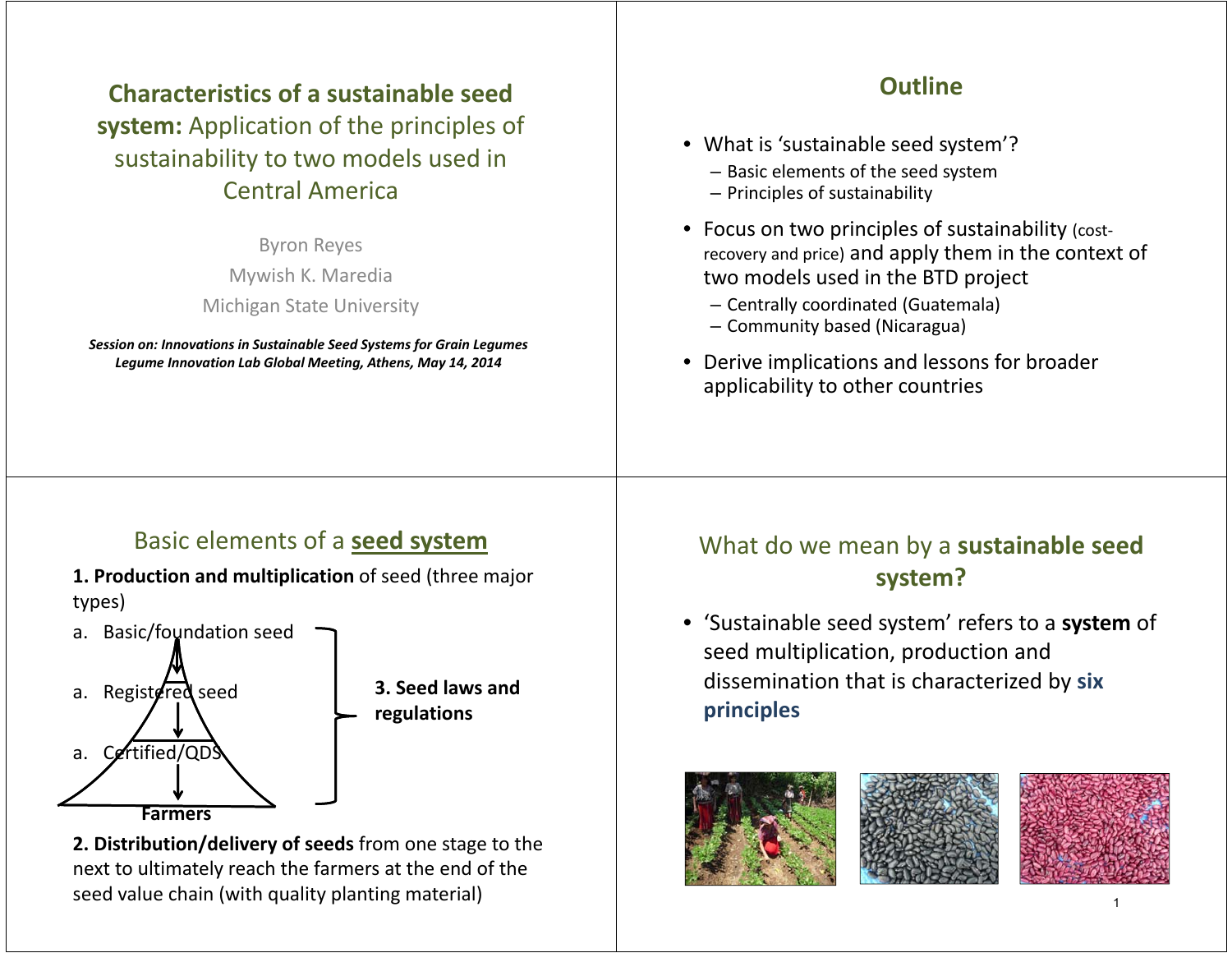## **Principles** of a Sustainable Seed System

- $\bullet$  **Cost-recovery:** The ability of the 'system' to recover the cost of producing, multiplying and distributing seeds
- **Quality:** The ability of the 'system' to supply quality seeds to farmers
- **Quantity:** The ability to supply enough quantity of quality seeds to meet the needs





## **Principles** of a Sustainable Seed System (2)

• **Diversity:** The ability of the 'system' to supply adequate quantity and quality of diverse varieties of seeds to meet the needs





# Operationalizing the seed system for a **legume crop (Common Beans)** in Central America

Focus on two principles (**cost recovery and price**) under two pubic sector supported systems (**centrally coordinated vs. community based**)

#### **Example 1: Guatemala (Centrally coordinated model-Year 2)**

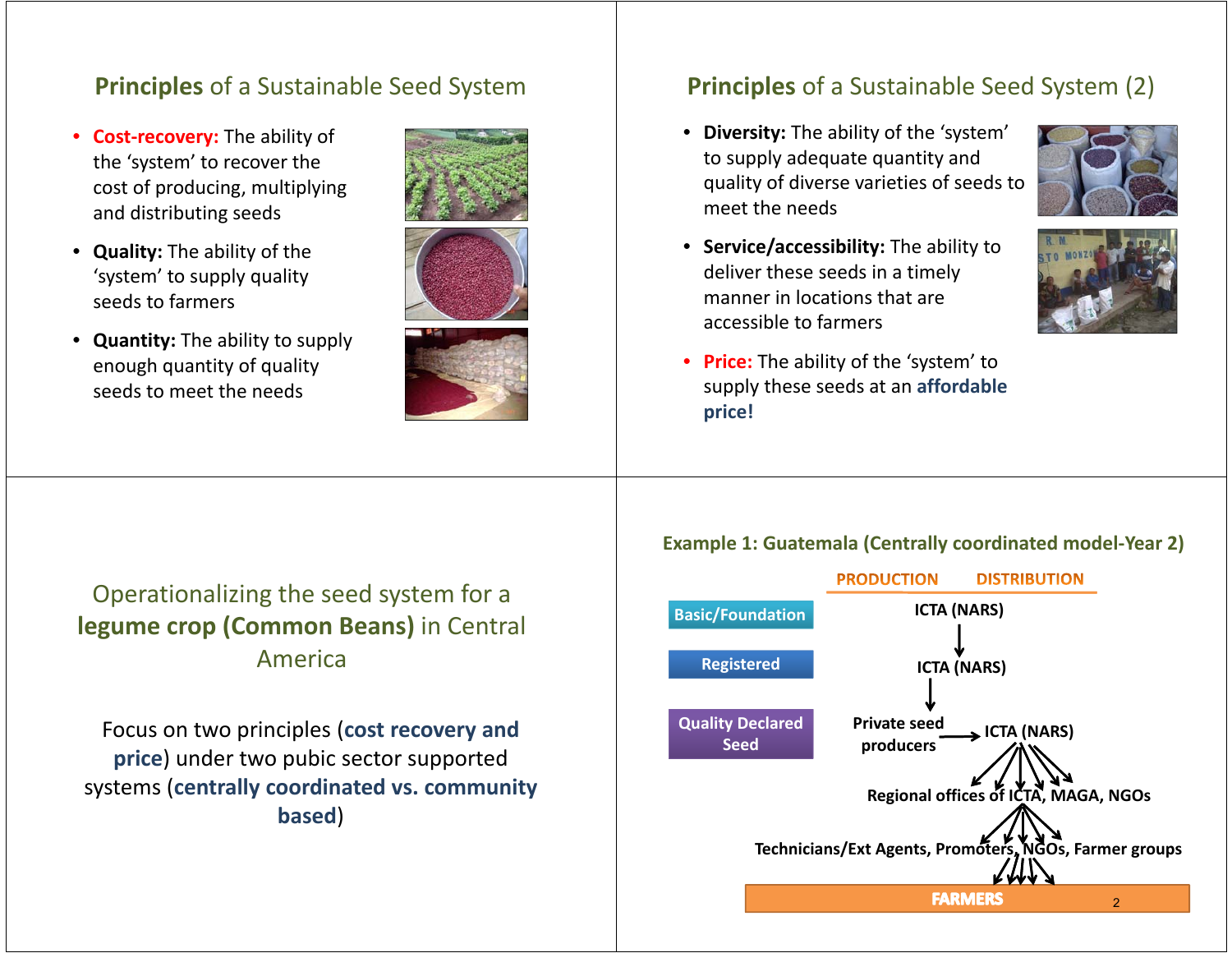#### **Example 2: Nicaragua (Community based model)**



## **Salient features** of the two models

- Both share **similarities in stage 1 (FS) and 2 (RS) production system**
- But **vary in** operationalizing **stage 3 – QDS seed production and distribution**

#### **Centrally Coordinated**

- Production of QDS is **outsourced** to private seed producers
- But ICTA took **responsibility** to condition, pack and distribute the QDS seed to government (ICTA, MAGA) and NGOs' regional offices
- Within these organizations, a multiple-tier (hierarchical) system was used to reach the farmers at a **SCALE**

#### **Community Based Approach**

- INTA **distributed** RS to regional offices, which in turn used their network of technicians/ extension workers to reach hundreds of CSBs
- Production of QDS occurred at the **community level** by the CSBs and distributed to 100s of farmers in or near the community

#### **Implications** of the two models on the **cost** of

bean seed production/distribution **What are the costs to reach (for e.g.,) 10,000 farmers with** 

**Q amount of QDS seed/farmer?**

| <b>Cost components</b>                                     | <b>Centrally-Coordinated</b> | <b>Community Based</b> |
|------------------------------------------------------------|------------------------------|------------------------|
| <b>Seed Production</b>                                     |                              |                        |
| Foundation seed                                            | X                            | X                      |
| Registered seed                                            | Υ                            | Υ                      |
| Quality-Declared seed                                      | z                            | W                      |
| <b>Seed distribution</b>                                   |                              |                        |
| Foundation seed                                            | A                            | A                      |
| Registered seed                                            | $~\sim$ 0                    | B                      |
| Quality-Declared seed                                      | C                            | ~0                     |
| <b>Capacity building and supervision costs</b>             |                              |                        |
| Cost of providing technical<br>assistance to QDS producers | R                            | S                      |
| <b>Total cost (TC)</b>                                     | $TC = f(X,Y,Z,A,C,R)$        | $TC = f(X,Y,W,A,B,S)$  |

Costs of reaching (for e.g.,) 10,000 farmers with Q amount of QDS seed/farmer under the two models? (2)

- The cost of **producing QDS** under the two models (**Z** and **W**) remains **ambiguous**
	- On the one hand private seed producers may gain from the economies of scale and specialization which can lower the unit cost of producing QDS
	- On the other hand, CSBs operate on the principle of voluntarism and self-help, which may imply lower economic (cash) cost of producing QDS
	- **Assume W ~= Z**
- • If assumption correct, the **total cost depends** on the cost of distributing the QDS vs. RS (**B** vs. **C**) and the cost of technical assistance to QDS producers (**R** vs. **S**)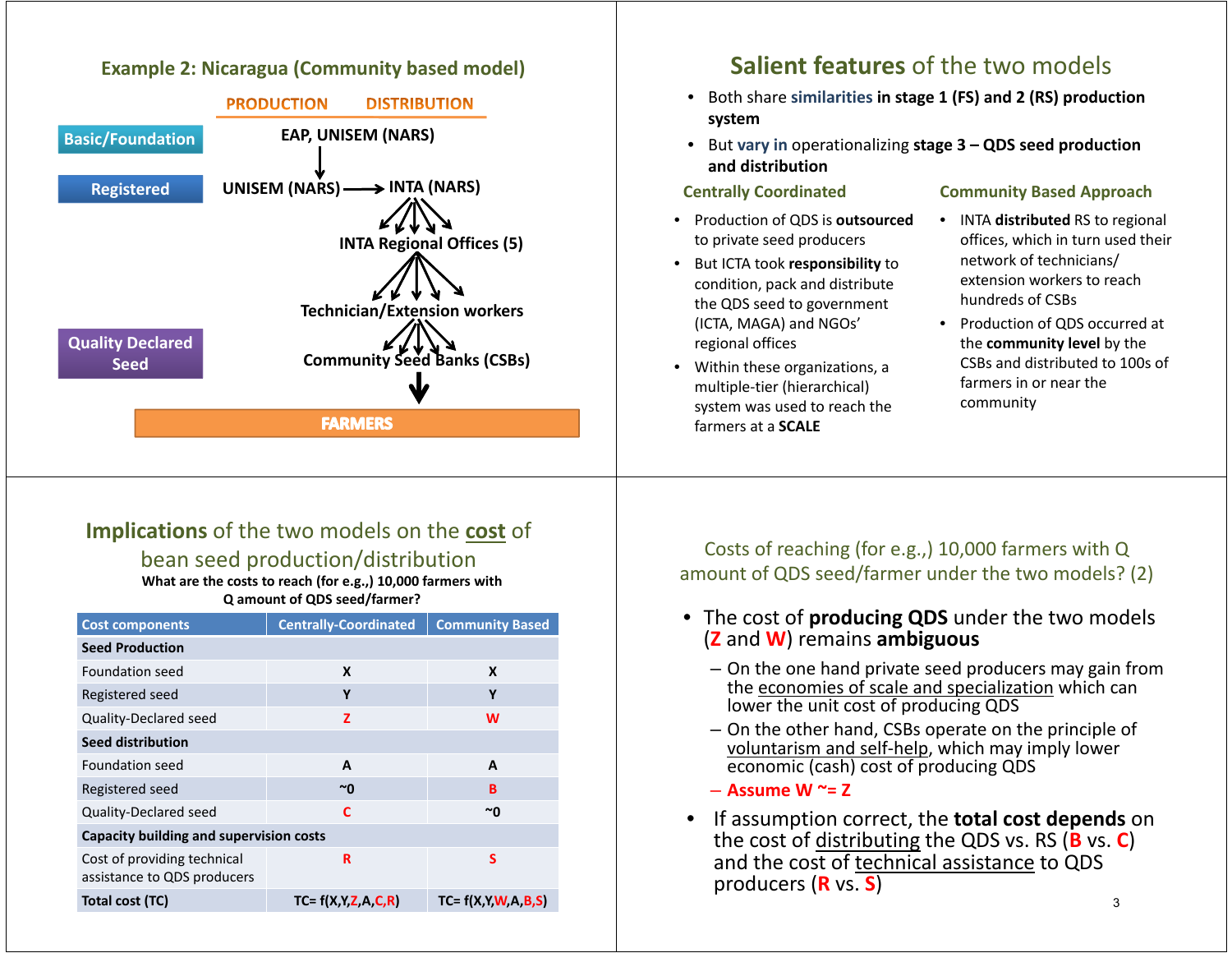Costs of reaching (for e.g.,) 10,000 farmers with Q amount of QDS seed/farmer under the two models? (3) Which model is **better**?

• The cost of distributing (i.e., transportation, logistics) [Q \*10,000] quantity of seed from **a central location to reach 10,000 farmers** across the country **(C)** is LIKELY to be much **higher than** the cost of distributing **0.05Q to 100 CSBs across the country (B)**

– **Ceteris paribus, B is likely to be < C**

• However, there are costs to the NARS system to establish hundreds of CSBs (i.e., training, capacity building, technical supervision to ensure quality seed is produced) **(S)**, which can be substantially more than training a few farmer seed producers **(R)** to produce QDS in bulk on a contract basis

– **Ceteris paribus, S is likely to be > R**

#### • Will **depend on**:

- How big is the difference between **(C+R)** and **(B+S)** (may be country specific)
- How do the TC of seed production and distribution compare with the willingness to pay for seed by the farmers (i.e., the possibility and rate of cost recovery)
- If full cost recovery is not possible and (partial or full) subsidy is required, then the desirability of a model will depend on whether the public sector and the NARS institutions have mechanisms to better absorb/cover (i.e., subsidize) the cost of "logistics" vs. "personnel"

## What is the **evidence** of farmers' willingness to pay for quality seed?

• We use data from the BTD project **beneficiary surveys**  conducted in 2012 (Nicaragua) and 2013 (Guatemala) to examine this question

About the surveys:

- A snap shot approach with a focus on Yr 1 (NIC) and Yr 2 (GUA)
- Sample size (# of farmers): 500 (GUA) and 480 (NIC)
- Geographic coverage: 5 FTF Departments (GUA) and all 5 regions (NIC)

Note: Data are **not representative** of the BTD project across **all 3 years**

### **About the surveyed sample of beneficiaries**

- The socio-economic profiles of beneficiary HHs in Guatemala fall more on the **disadvantaged end** of distribution than the average HH beneficiaries in Nicaragua. For e.g., compared to sampled farmers in Nicaragua, surveyed farmers in **Guatemala**:
	- Are Less educated
	- Have less land holding (0.6 mz vs. 9.8 mz)
	- Live in a densely populated area
	- Are less bean secure
	- Do not have easy access to certified bean seed (19% vs. 32%)
	- And purchased certified bean seed less frequently (13% vs. 30%)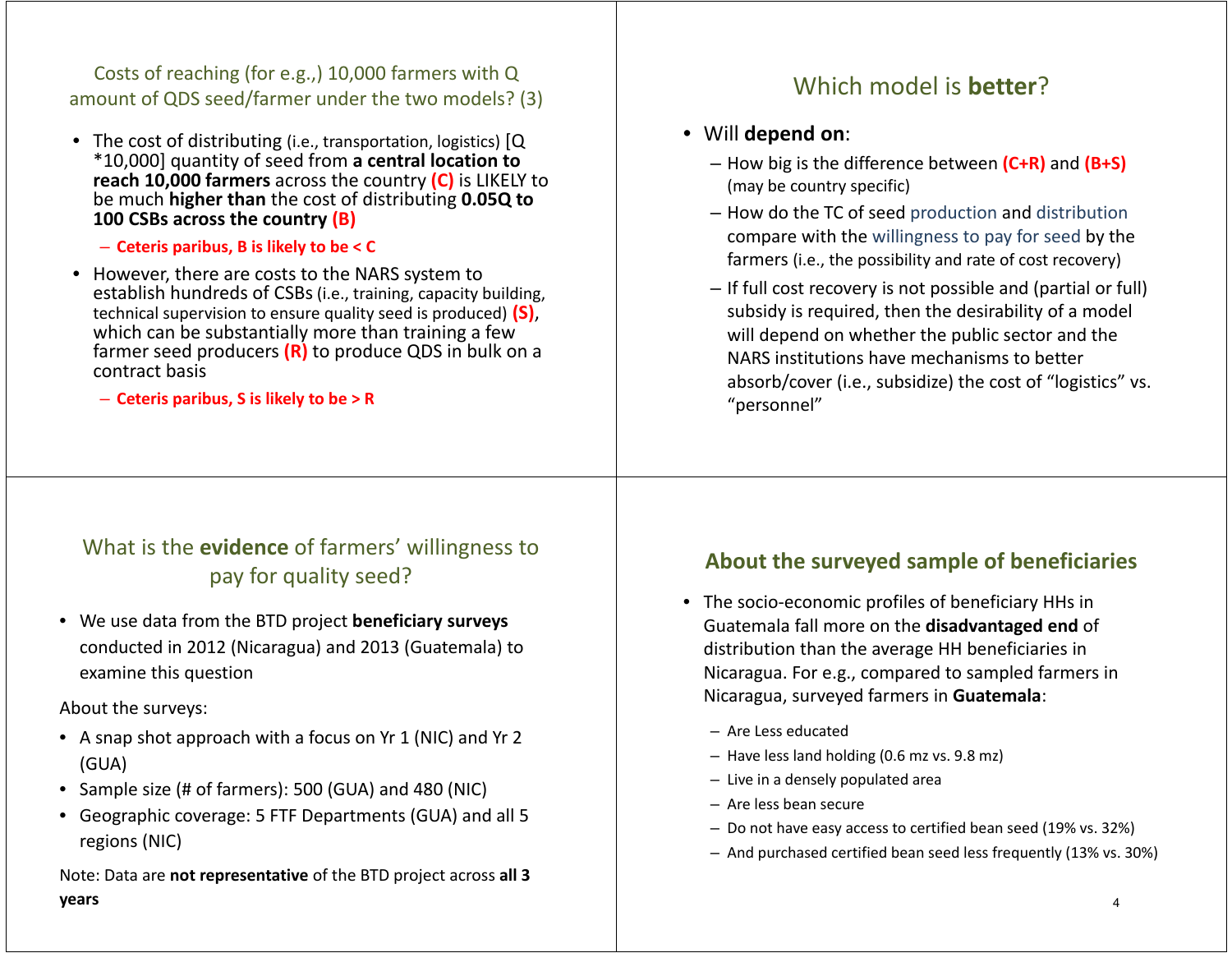#### **Method**

- Since bean 'seed' **competes with** bean 'grain' as planting material, we measure farmers' willingness to pay (WTP) for 'seed' **RELATIVE** to grain price
- WTP data are based on farmer elicitation on their **opinion on the payment agreement** (cash or in-kind) and how much they would be willing to pay for any additional seed **after**  they had planted and gained experience growing the bean seed of improved variety distributed by the BTD project

#### What is **farmers' willingness to pay for seed and type of payment** ?



Source: BTD Beneficiary Survey data, 2012-13

Those that needed additional quantities of seed, their **willingness to pay for seed (both cash and in-kind) in relation to the average bean grain price** (US\$/lbs):



% of farmers WTP for seed more than **twice the average price of grain** 7 7

Percentage of farmers willing to pay for seed X \* grain price